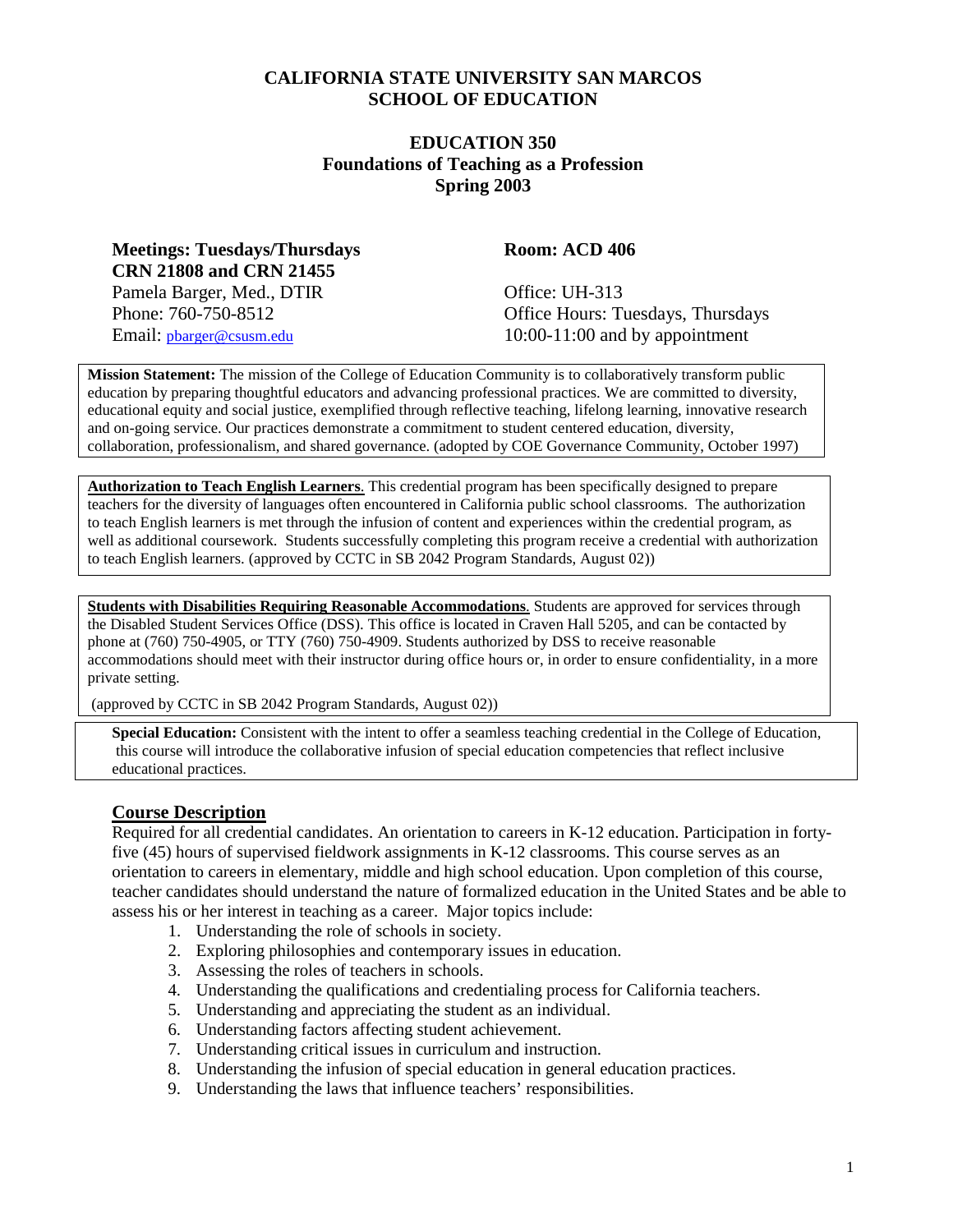**Credential program recommendations:** As one of several evaluation methods, EDUC 350 course instructors are asked for feedback concerning credential candidates who are applying for programs at CSUSM. Keep in mind that your professionalism and hard work in this class not only affect your course grade, but also indicate your readiness for a credential program.

#### **Required Reading**

- 1. Armstrong, David; Henson, Kenneth and Savage, Tom. (2001) *Teaching Today.* Merrill Prentice Hall.
- 2. Villa, Richard A. and Thousand, Jacqueline S. (1995) *Creating an Inclusive School.* Alexandria, VA:
- Association for Supervision and Curriculum Development. (Chapters 1,2,3, p.125-135 and 162-167)
- 3. Essay Handout: Thousand, J. "Laws Related to Special Education that Affect Teachers"

#### **COURSE REQUIREMENTS**

It is expected that students will come to class prepared to discuss the readings, submit required assignments, and participate in class activities. Teacher education is a professional preparation program. Students are expected to adhere to standards of dependability, confidentiality, academic honesty, and writing achievement. **Because it is important for teachers to be able to effectively communicate their ideas to students, parents, colleagues, and administrators, writing that is original, clear and error-free is a priority of the College of Education.** It is expected that work will be turned in on time. Late work will affect the student's grade in the course and will not be accepted after a week. Please discuss individual issues with the instructor.

**COE Attendance Policy:** Due to the dynamic and interactive nature of courses in the College of Education, all students are expected to attend all classes and participate actively. At a minimum, students must attend more than 80% of class time, or s/he may not receive a passing grade for the course at the discretion of the instructor. Individual instructors may adopt more stringent attendance requirements. **For this section of EDUC 350: If you miss three class sessions, you cannot receive a grade of A or A-; if you miss five class sessions, your highest possible grade is a C+. More than 15 minutes tardy or leaving early counts as one half absence. Serious illnesses or other emergencies will be discussed on a case by case basis.** A minimum grade of C+ is required in EDUC 350 to qualify as a prerequisite for admission to the CSUSM teacher credential programs.

#### **Field Work**

In addition to in-class work, assigned readings and projects, students will participate in forty-five (45) hours of supervised fieldwork assignments in a variety of public school settings. Approximately half of your time should be spent in one teacher's classroom, and the remainder of the time should be distributed among other classrooms. A recommendation (usually from the classroom teacher where most of the fieldwork is done), as well as a Field Experience Form with documented hours and teacher verification, are requirements for admission to the CSUSM Teacher Credentialing programs. A minimum grade of a C+ is also required in this course.

#### **Use of Technology**

Students are expected to demonstrate competency in the use of various forms of technology (i.e. word processing, electronic mail, use of the Internet, and/or multimedia presentations). Specific requirements for course assignments with regard to technology are at the discretion of the instructor.

#### **Clad Competencies Supported by this Course:**

- Part IV. Cultural Diversity in U.S. and CA
	- A. Historical perspectives
	- B. Demography
	- C. Migration and immigration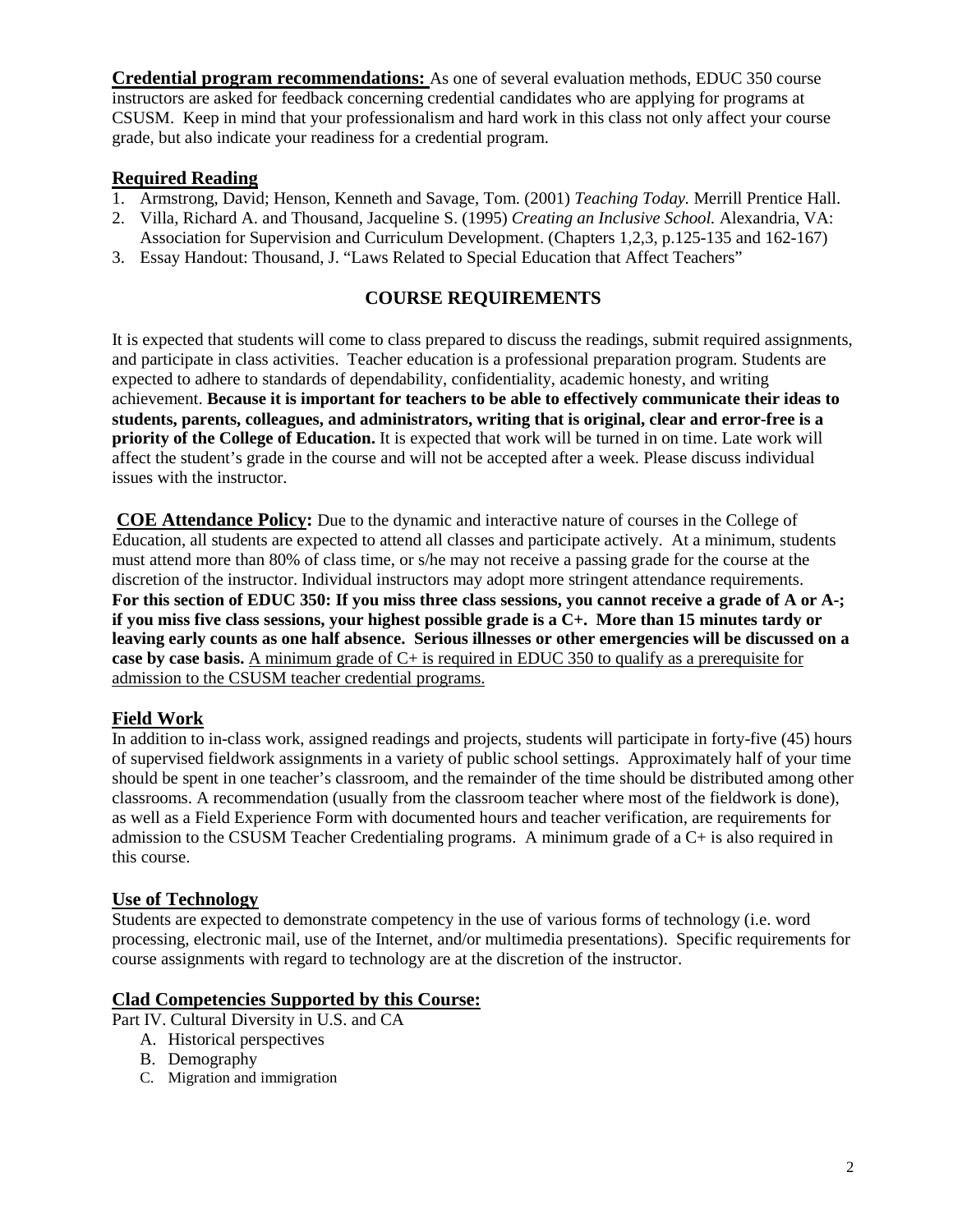#### **Teaching Performance Expectation (TPE) for EDUC 350**

A primary goal of EDUC 350 is to begin the process of developing teacher candidates to become professional educators. The following TPE (Teacher Performance Expectation) is expected to be met during this course:

#### *TPE 12: PROFESSIONAL, LEGAL, AND ETHICAL OBLIGATIONS*

Candidates are aware of their own personal values and biases and recognize ways in which these values and biases affect the teaching and learning of students. They resist racism and acts of intolerance. Candidates appropriately manage their professional time spent in teaching responsibilities to ensure that academic goals are met.

Candidates for a Teaching Credential understand and honor legal and professional obligations to protect the privacy, health, and safety of students, families, and other school professionals. They are aware of and act in accordance with ethical considerations and they model ethical behaviors for students. Candidates understand and honor all laws relating to professional misconduct and moral fitness.

#### **Teaching Performance Assessment for Developing as a Professional Educator**

The successful completion of the Initial Philosophy of Teaching Statement is a requirement for completion of this course and partially meeting the TPE described above. This statement will be used for assessment both in the course and at completion of the College of Education program. Retain an electronic copy of your statement for your portfolio at the completion of the Teaching Credential program.

Class activities that support the development of your Philosophy include:

- Class Discussions **FAT City Activity**
- Inclusive Education Activity Law and Diversity Activity
- Readings Field Experiences
- Credo for Support Activity

#### **Class Discussions and Participation**

Students will engage in active learning each class session, and will be expected to actively participate.

- Do you participate in class discussions productively, sharing your knowledge and understandings?
- Do you interact productively with your peers, taking on a variety of roles (leader, follower, etc.)?
- Do you contribute appropriately in group work, doing your "share"?
- Are you able to accept others' opinions?
- Are you supportive of others' ideas?
- Do you support your peers during their presentations?
- Can you monitor and adjust your participation to allow for your ideas as well as others to be heard?

#### **Course Assignments**

| 1, Contemporary Issue Research and Presentation | 15%  |  |
|-------------------------------------------------|------|--|
| 2. Electronic Book Chat                         | 10%  |  |
| 3. Field Experience and Journal                 | 20%  |  |
| 4. Teacher Interview                            | 15%  |  |
| 5. Philosophy of Teaching                       | 15%  |  |
| 6. Law and Diversity                            | 15%  |  |
| 6. Class Notebook                               | 10%  |  |
| <b>TOTAL</b>                                    | 100% |  |

Late assignments will be penalized by a 10-point reduction each day they are late. Keep digital copies of all assignments for your Credential Program Electronic Portfolio. **Note: You may not pass this class without completing the 45 hours of Field Experience.**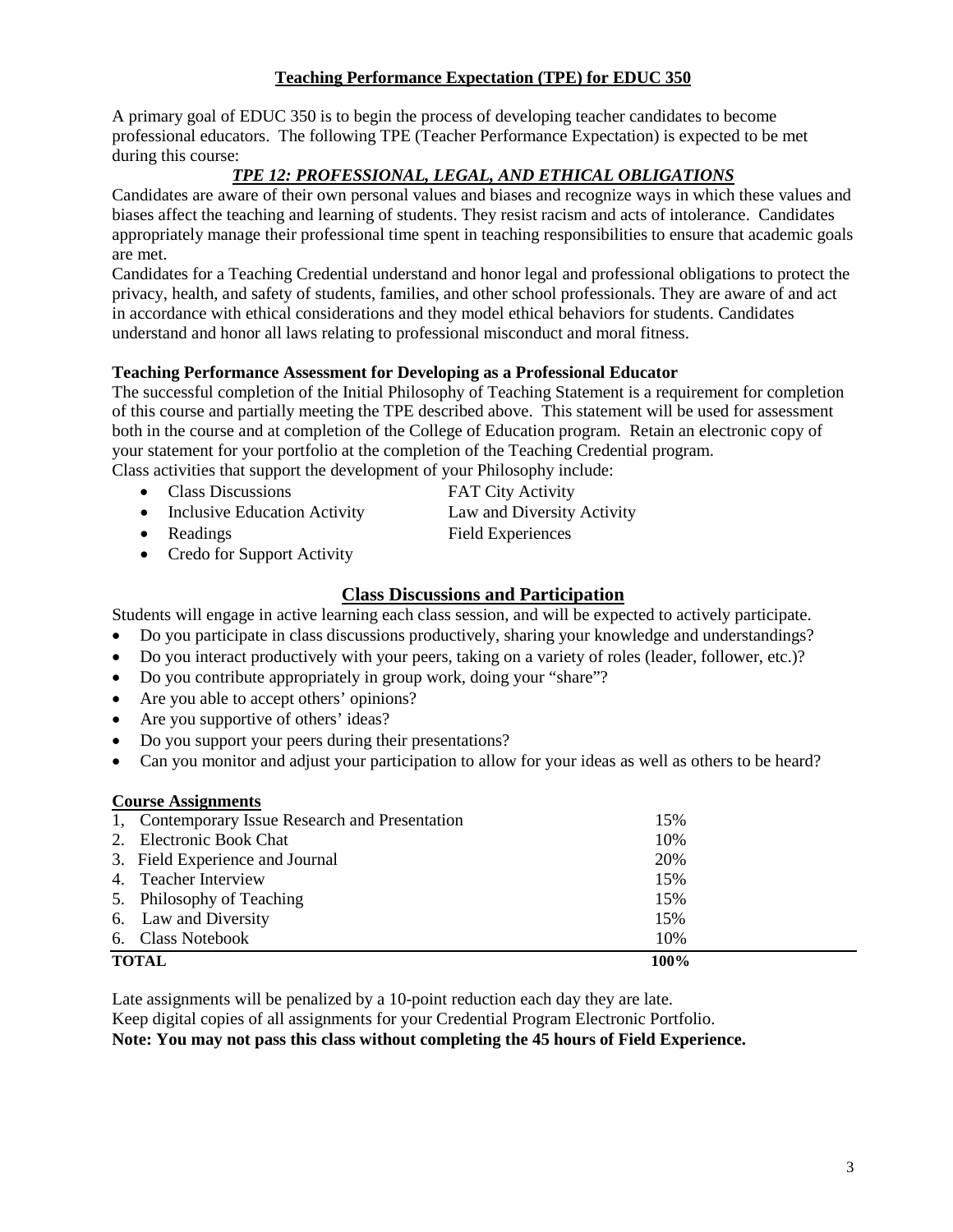#### **Course Assignments (See Course Schedule for Due Dates):**

#### **1. Contemporary/Controversial Issue Research/Position Paper (15 points)**

Choose an issue that interests you (from the topics provided by the instructor or see instructor). Research the issue thoroughly and take a position regarding it. Write a persuasive paper that demonstrates your understanding of the issue, provides a clear defense for your position, and also indicates your understanding of the opposing side. Cite a minimum of three (3) references; **you may not cite your text. Only one source may be a web-site. One must be an educational journal.** Use correct bibliography format and footnote/endnote where appropriate. **When your topic is due, you should be prepared to support/defend either side in a panel discussion. We will discuss this format in class.** (Approximately 5 pages)

#### **2. Electronic Book Chat (10 points)**

Choose the "Choice Book" you wish to read and discuss with other class members. With a partner, conduct an electronic book chat via email in which you contribute a minimum of five substantive comments about the book, making connections with your own educational experience, your perceptions of the teaching profession, and readings you have done for this course. We will discuss this further in class. Choose from the following books:

Codell, E.(1999). Educating Esme. Algonquin Books Diver-Stammes, A. (1995). Lives in the Balance. SUNY Press. Michie, G. (1999). Holler if you hear me. Teachers' College Press. Palmer, P. (1998). The Courage to Teach. Jossey-Bass Publishers. Paley, White Teacher. Harvard

#### **3. Field Experience Documentation and Journal Entries (20 points)**

In addition to in-class work, assigned readings, and projects, you will participate in forty-five (45) hours of supervised fieldwork assignments in a variety of public school classroom settings**. Approximately half of your time should be spent in one teacher's classroom, and the remainder of the time should be distributed among other classrooms. A recommendation (usually from the classroom teacher where most of the fieldwork is done), as well as a Field Experience Form with documented hours and teacher verification, are requirements for admission to the CSUSM Teacher Credential programs.** 

You will maintain a log of hours-spent observing/participating in these classroom settings. This log should reflect a minimum of 45 hours spent in various classrooms at different grade levels and on different sites, with teacher signatures.

*In addition, you will maintain a journal, reflecting on your observations, documenting assumptions/expectations, interesting observations, and connections to concepts studied in EDUC 350, analyses and questions.* Respect the confidentiality of the students and teacher. Use initials or fictitious names. **A minimum of 15 journal entries is required.** The format to be used will be explained in class.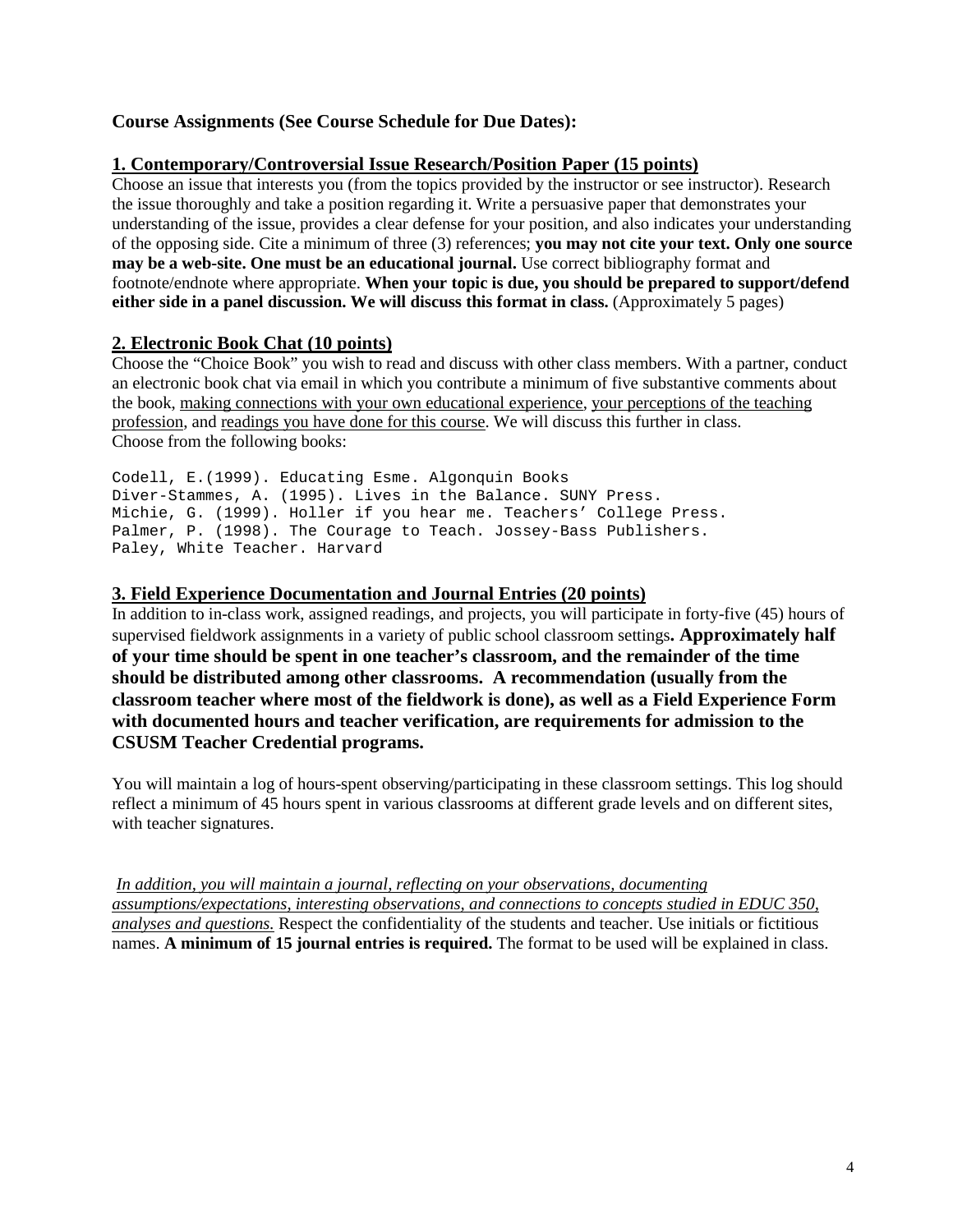#### **Key Skills/Knowledge I'll be evaluating in your fieldwork log and journal entries:**

- Can you articulate your assumptions/expectations about a given setting and then identify how your observation affects those assumptions/expectations?
- Can you observe pertinent details and see both the "big picture" of the classroom as well as focus n on specific methods, interactions, etc.?
- Can you monitor and take responsibility for your placement to include meeting the requirements of varied settings and minimum hours? (Each observation should be at least 30 minutes long)
- *Can you relate your class work and readings to your observations and provide insightful analysis about that relationship?*
- Were you able to move from passive observer to participant in your field experience?

#### **4. Teacher Interview (15 points)**

You will write a 2-4 page paper based on an extended interview with a public school teacher who has been teaching at least three years. After summarizing answers to key questions, analyze your personal reflections on these responses. I will also go over more details of this assignment in class.

#### **Key Skills and/Knowledge I'll be evaluating:**

- Has your paper provided a rich description of the teacher you interviewed?
- *Does your paper integrate appropriate class readings and discussions to support your analysis? (i.e. Are several references made to our text, articles, or journal readings?)*
- Have you articulated your ideas fluently and coherently with college level writing style and mechanics?

#### **5. Personal Philosophy of Teaching, Learning, and Schooling (15 points)**

The successful completion of the Initial Philosophy of Teaching Statement is a requirement for completion of this course and partially meeting the TPE 12: PROFESSIONAL, LEGAL, AND ETHICAL OBLIGATIONS. This statement will be used for assessment both in the course and at the completion of the College of Education program. Retain an electronic copy of your statement for submission for your portfolio. More information will be given in class.

Expectations and directions are included in this syllabus.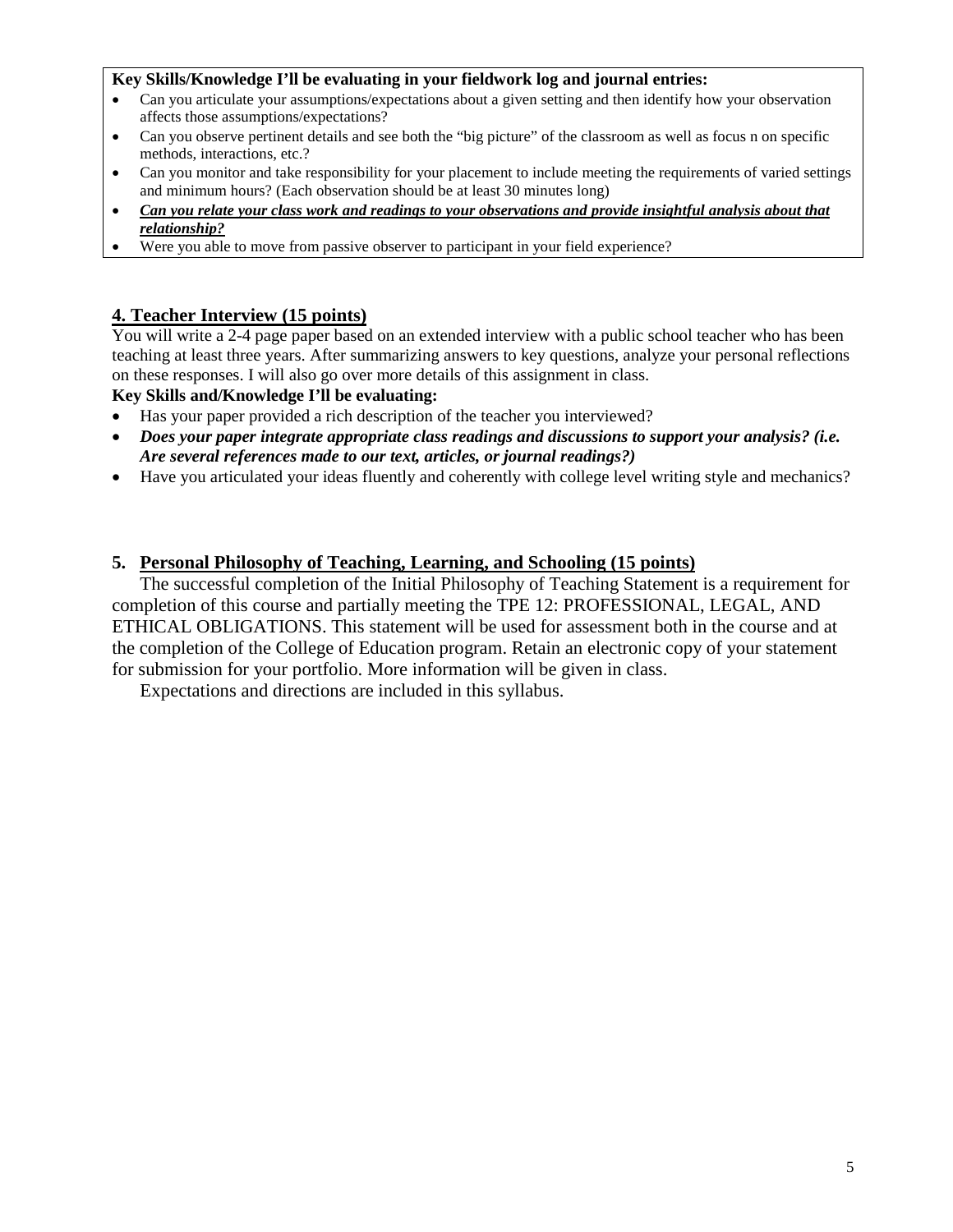#### 6. **Law and Diversity Assignment (15 points)**:

You will apply your understanding of the legal context of inclusive education and laws which influence teaching responsibilities.

Study the following chapters and web sites:

Thousand, J.S. (part of syllabus) Laws related to special education that affect teachers.

Villa, R. A. & Thousand, J. S. (l995). Creating an inclusive school. Alexandria, VA: Association for Supervision and Curriculum Development. Read all of Chapter 2.

U.S. Disability Law. Internet address:

www.law.cornell.edu/topics/disability.html

**Includes information about laws affecting people with disabilities.**

OSERS IDEA Home Page. Internet address:

www.ed.gov/offices/OSERS/IDEA

Explanation of federal legislation known as IDEA, which ensures a free appropriate education in the least restrictive environment for children with disabilities. The latest l997 federal reauthorization of the law is explained in detail.

#### *Evidence of Learning:*

Apply your understanding of the legal context of inclusive education and laws that influence your teaching responsibilities by:

- 1. In writing, identify five laws or court decisions that influence you as a professional educator. At least one of these five must relate to special education law. Give a thoughtful rationale for each selection. Why is it important to you? How might it affect your teaching? Be sure to do more than copy information from the article. I want to be able to see your thinking about your selection. Mere restatement of information will receive minimum points.
- **2.** Be prepared to share your selections and rationales for selection of the laws and decisions during class.

**7. Class Notebook (10 points):** You will maintain a notebook for this course that will be turned in at the end of the semester. Included in the notebook will be in-class quickwrites/reflections that based on the readings and class discussions. The notebook should include all in-class quick-writes, responses to class activities (Culture Bag, Credo for Support, Fat City, Law and Diversity, Rationale for Inclusive Education + others TBD), your returned field experience journals, and the major assignments for this course. Points will be based on organization and completeness.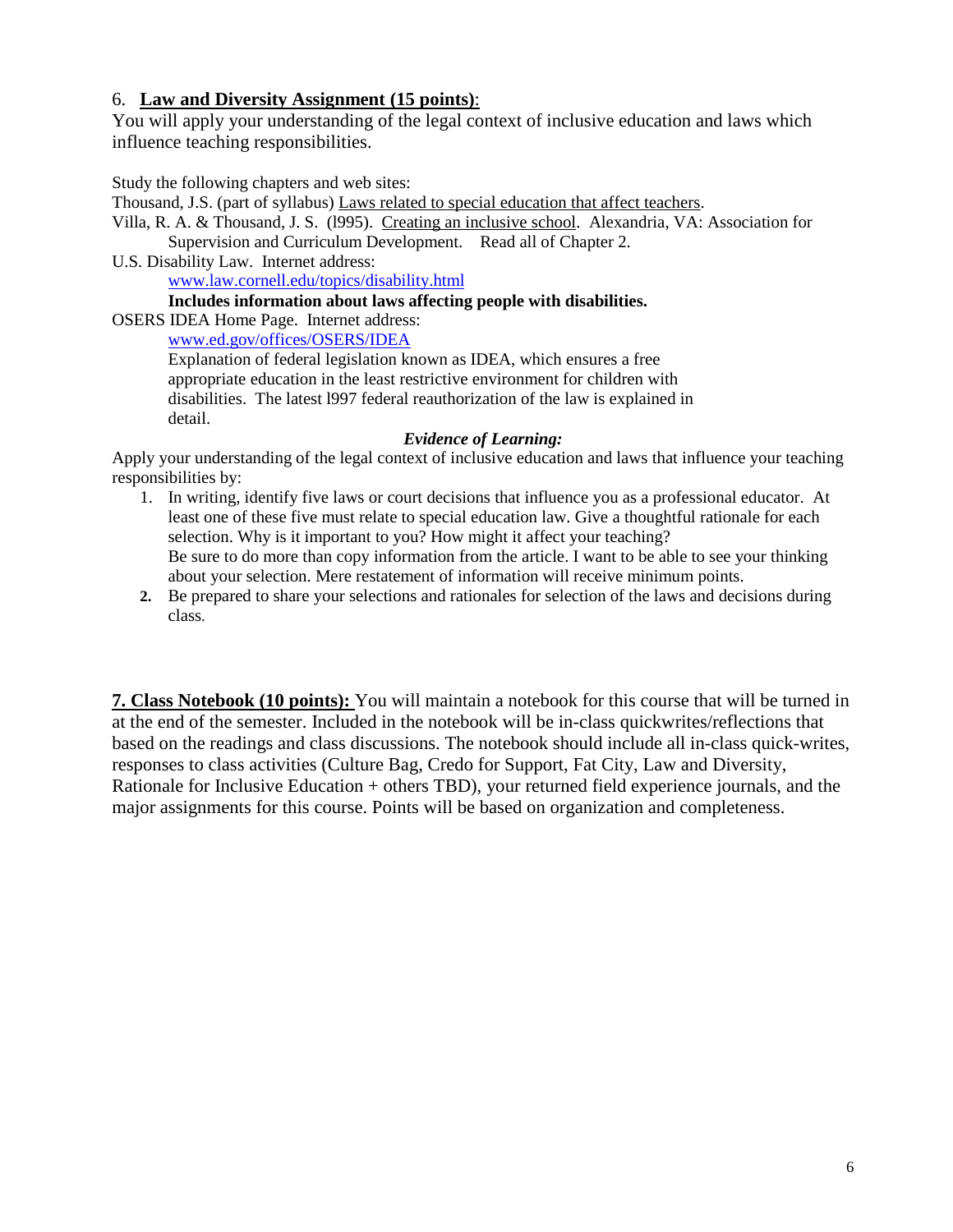| Date:       | <b>Topic:</b>                                                                                      | <b>Reading/Assignments Prepared:</b>                                    |
|-------------|----------------------------------------------------------------------------------------------------|-------------------------------------------------------------------------|
| January 21  | Introductions, Course Overview<br>Guidelines for Field Experience<br>Why teach? Who are teachers?  |                                                                         |
| January 23  | Teaching in an Age of Change                                                                       | T.T. Chapter 1                                                          |
| January 28  | Becoming a Professional Educator<br>What are the TPEs?                                             | T. T. Chapter 2                                                         |
| January 30  | <b>CSUSM</b> `Teacher Education Program<br><b>Guest Speaker</b>                                    |                                                                         |
| February 4  | <b>Legal Issues Affecting Teachers</b>                                                             | T.T. Chapter 3                                                          |
| February 6  | The Road to Brown                                                                                  | T.T. Chapter 4                                                          |
| February 11 | School Law and Diversity                                                                           | Handout: Thousand Essay on Laws<br><b>Due: School Law and Diversity</b> |
| February 13 | Multiculturalism<br>Panel Discussion #1: Will More Federal Involvement Result in Better Education? | <b>Due: Culture Bag</b>                                                 |
| February 18 | <b>Exceptional Learners</b><br>F.A.T. City                                                         | T.T. Chapter 5                                                          |
| February 20 | <b>Learning Differences</b><br>How can we understand?                                              | Creating an Inclusive School<br>Chapter 1                               |
| February 25 | Including all Learners: Credo for Support                                                          | Read p. 162-167 in<br>Creating an Inclusive School                      |
| February 27 | Magical Middle School!<br><b>Guest Speaker</b>                                                     |                                                                         |
| March 4     | Workshop: Understanding the rationale for<br><b>Inclusive Education</b>                            | Creating an Inclusive School<br>Chapter 3                               |
| March 6     | Is there a formula for successful teaching?                                                        | <b>Due: Journal Entries for Field</b><br><b>Experiences 1-5</b>         |
| March 11    | <b>Effective Instruction</b>                                                                       | T.T. Chapter 7<br><b>Due: Teacher Interview</b>                         |
| March 13    | Opportunity for Field Experience (No Class)                                                        |                                                                         |
| March 18    | <b>Classroom Management</b>                                                                        | T.T. Chapter 8                                                          |
| March 20    | Performance Assessment                                                                             | T.T. Chapter 9                                                          |
|             | Panel Discussion #2: Do High-Stakes Assessments Improve learning?                                  |                                                                         |

## **SCHEDULE**: (Subject to changes)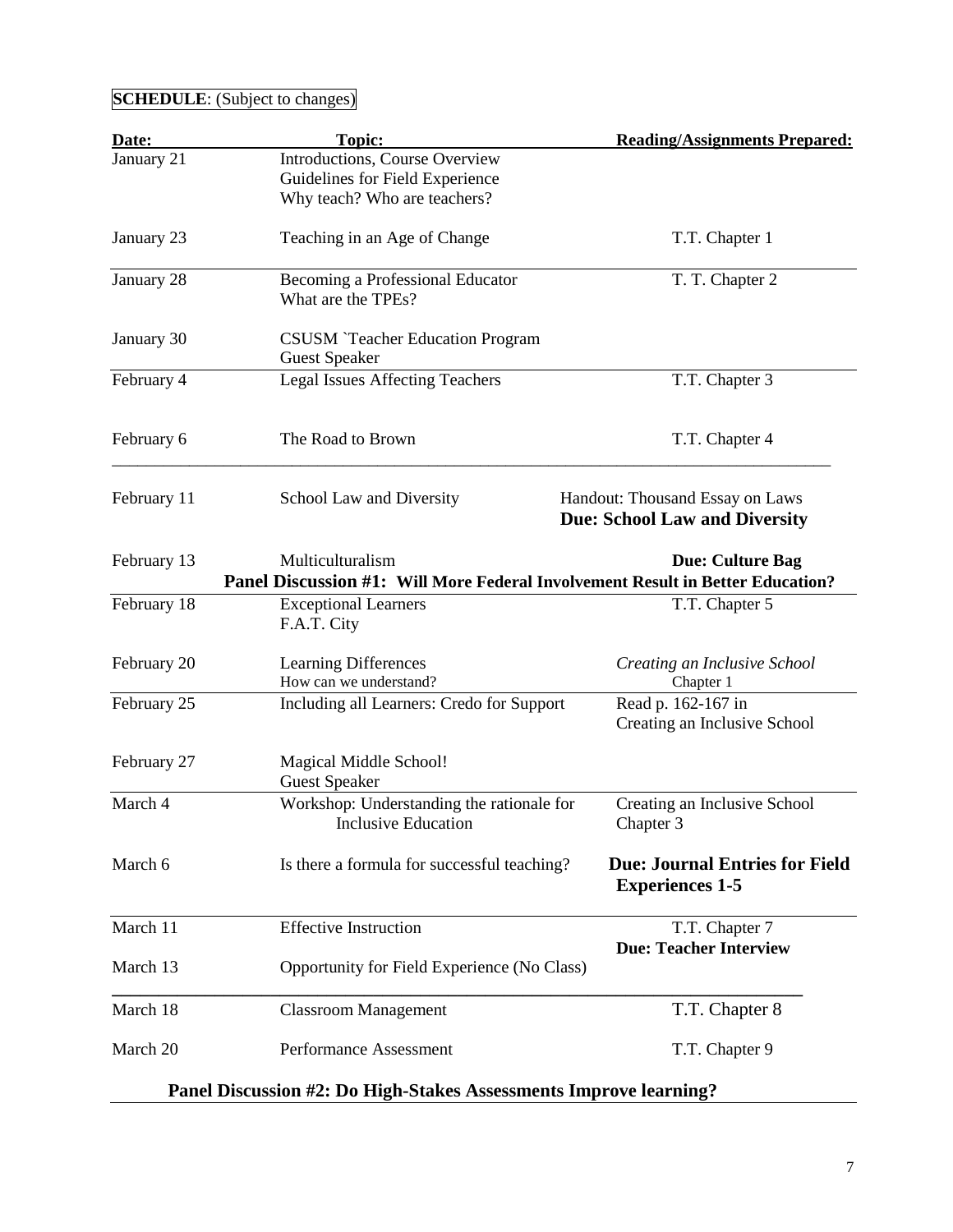| Date:    | <b>Topic:</b>                                                                  | <b>Reading Prepared:</b>                        |
|----------|--------------------------------------------------------------------------------|-------------------------------------------------|
| March 25 | Relationships among Society, Schools and Learners                              | T.T. Chapter 10                                 |
|          |                                                                                |                                                 |
| March 27 | Learners Rights and Responsibilities                                           | T.T. Chapter 6                                  |
|          | Panel Discussion #3: Should Bilingual Education Programs Be Abandoned?         |                                                 |
|          | April 2 and April $3 =$ Spring Break                                           |                                                 |
| April 8  | <b>Historical Roots of American Education</b>                                  | T.T. Chapter 11                                 |
| April 10 | <b>Book Chats</b>                                                              | <b>Due: Electronic Book Chats</b>               |
| April 15 | Practical Influences of Philosophy                                             | T.T. Chapter 12                                 |
|          |                                                                                | Due: Field Experience Journal Entries 6-10      |
| April 17 | Writers Workshop: Philosophy of Education                                      |                                                 |
|          |                                                                                | <b>Due: First Draft of Philosophy Statement</b> |
| April 22 | Challenges of School Reform                                                    | T.T. Chapter 13                                 |
|          | Panel Discussion #4: Are Vouchers an Appropriate Choice Mechanism?             |                                                 |
| April 24 | The Influence of Curriculum                                                    | T.T. Chapter 14                                 |
| April 29 | State Curriculum - What is it?                                                 |                                                 |
|          | Panel Discussion # 5: Do Teachers' Unions Have a Positive Influence on Reform? |                                                 |
|          |                                                                                |                                                 |
| May 1    | School Funding, Staffing, and Organization                                     | T.T. Chapter 15                                 |
|          |                                                                                | <b>Due: Personal Philosophy of Education</b>    |
| May 6    | Field Experience Discussion                                                    | Due: Field Experience Journal Entries (11-15)   |
| May 8    | Simulation: On the Board!                                                      |                                                 |
|          | <b>Notebook Evaluations</b>                                                    | <b>Due: Class Notebook</b>                      |

|                   | <b>Criteria for Grading Assignments</b>                                              |
|-------------------|--------------------------------------------------------------------------------------|
| $A = 93-100$      | Outstanding work on assignments, excellent syntheses of information and experiences, |
| $A = 90-92$       | thoughtful insight and application, and excellent writing                            |
| $B_+ = 88-89$     | Completion of assignment and experiences in good form with good syntheses and        |
| $B = 83-87$       | application of information and experiences; writing is strong.                       |
| $B - = 80 - 82$   |                                                                                      |
| $C_{\pm} = 78-79$ | Completion of assignment, adequate effort, adequate synthesis of information and     |
| $C = 73-77$       | application of information and experiences; writing is complete.                     |
| $C = 70-72$       |                                                                                      |
| $D = 60-69$       | Incomplete assignment, inadequate effort and synthesis of information; writing       |
|                   | is less than adequate.                                                               |
| 0-59              | Assignment is missing/ inaccurate approach.                                          |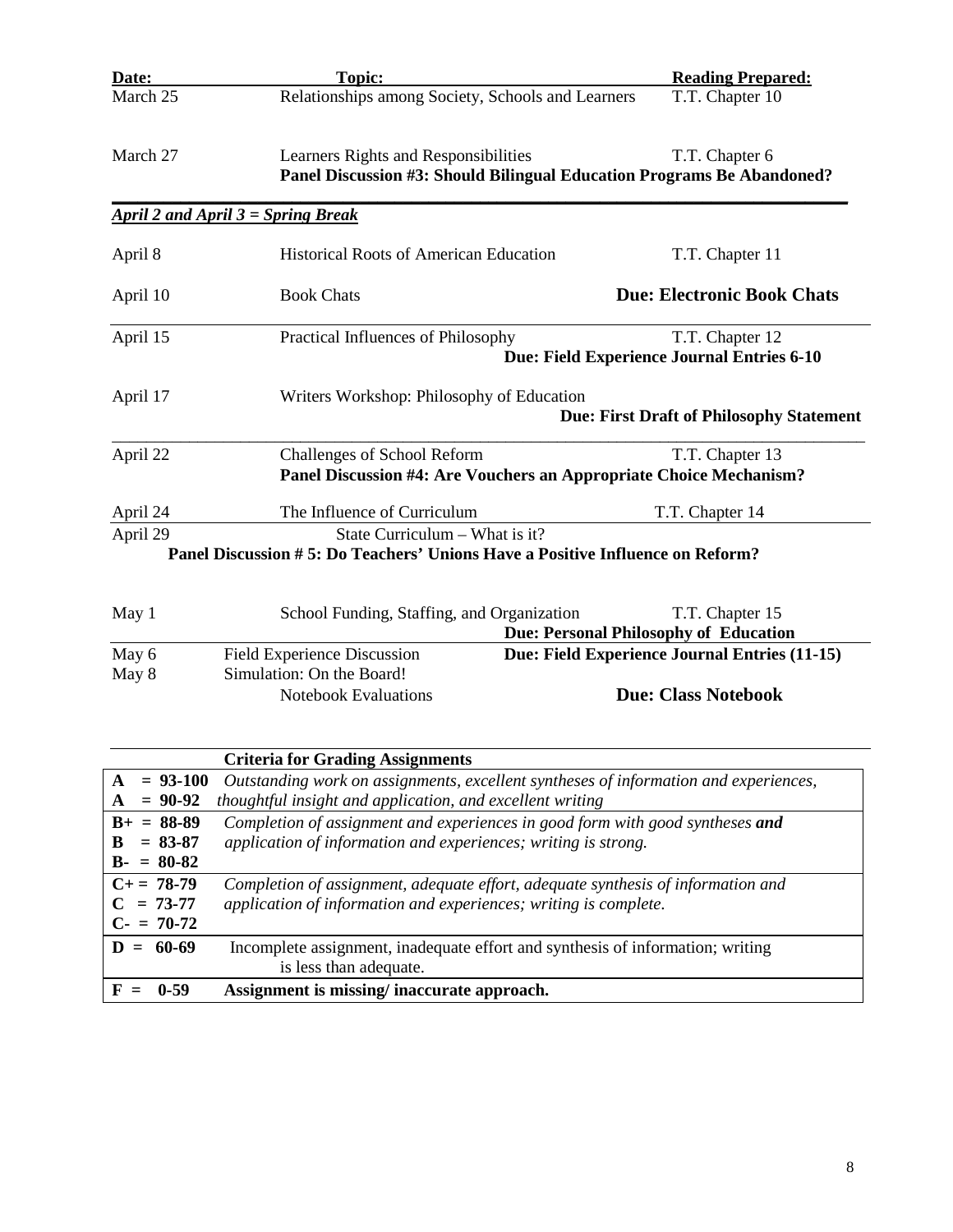

This should be a well-organized, edited piece (2-4 pages) that reflects the knowledge you gained and the conclusions you drew as you interviewed a teacher with at least three years of experience.

The following is a list of several basic questions that may be used. See the syllabus for the skills and knowledge I will be evaluating.

- 1. Why did you become a teacher?
- 2. What was your greatest concern/anxiety about becoming a teacher?
- 3. How many years have you taught? At what grade levels? Which did you enjoy the most? Why?
- 4. What did you teach your first year? Were you able to remain at that grade level the following year(s)?
- 5. What was the most challenging aspect of the first year? What do you wish you had learned before you started teaching?
- 6. What "first year lesson" did you learn that stays with you to this day?
- 7. What has been your worst teaching moment?
- 8. What has been your best teaching moment?
- 9. What advice would you give for any entering teacher?
- 10. What concern do you have about the teaching profession in the future?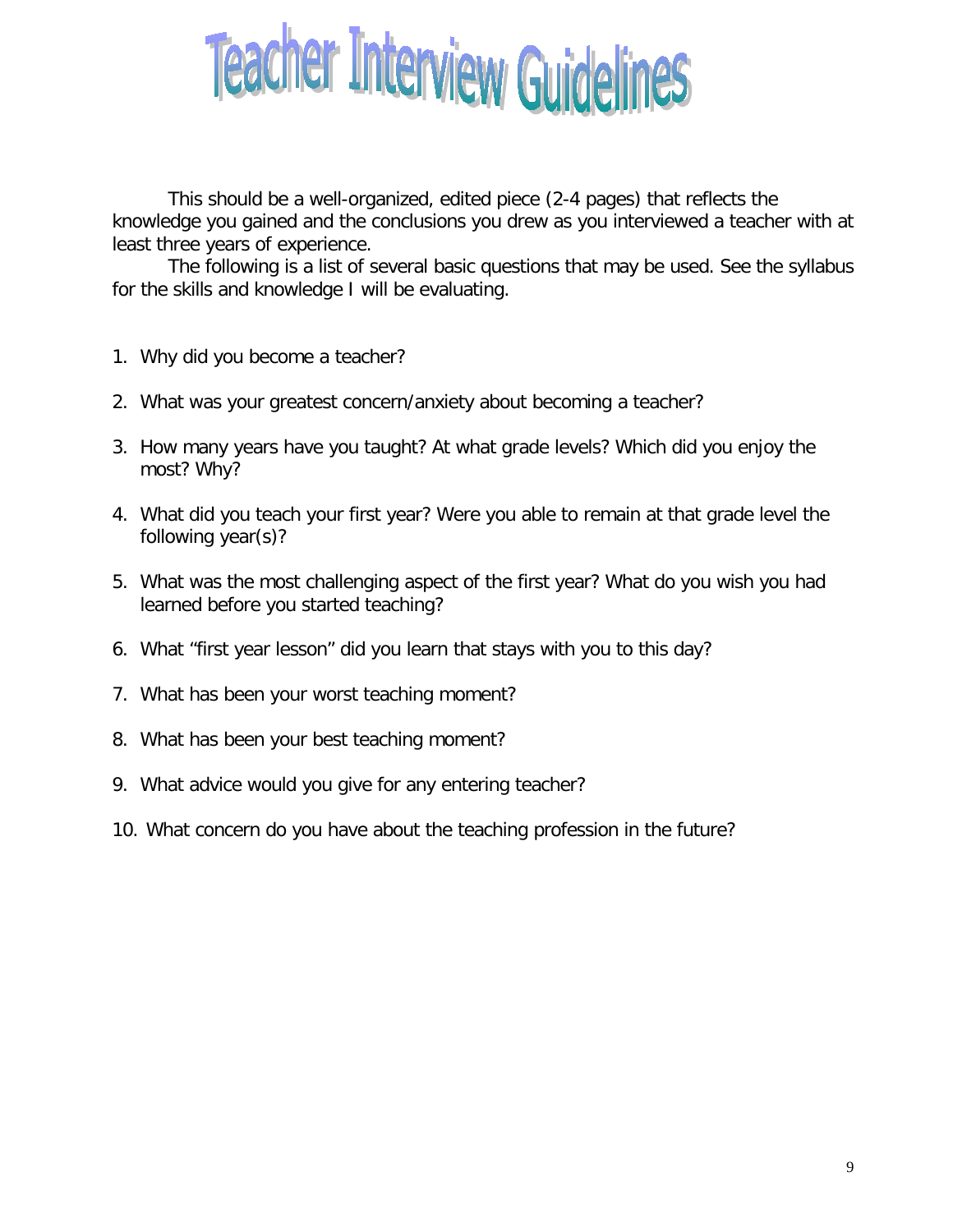

#### Writing Rubric for Position Paper

#### **14-15 POINTS:**

- Addresses the topic thoughtfully and clearly, demonstrating an **exceptional** understanding of both sides of the question.
- Presents an **excellently** developed defense for one position, citing sources that provide substantial and concrete evidence/proof for the position.
- Coherently organized, elaborates thoughtfully and effectively.
- Has exceptional control of sentence structure with precise and appropriate use of language and word choice.
- Is generally free from errors in grammar, usage and the conventions of written English.
- Proofreading has been done and general appearance is outstanding.

#### **13 POINTS:**

- Addresses the topic effectively and is well organized, demonstrating an **excellent** understanding of both sides of the question.
- Presents a **well-developed** defense, citing sound evidence/proof for the position.
- Coherently organized, elaborates thoughtfully and effectively.
- Has strong control of sentence structure with excellent use of language and word choice.
- Generally free from errors in grammar, usage and the conventions of written English.

#### **11-12 POINTS:**

- Addresses the topic effectively and is organized, demonstrating a **clear** understanding of both sides of the question.
- Presents a developed defense, referring to sources for support of the position, though not always citing them within the text.
- Elaborates with some purpose and some degree of specificity.
- Has adequate control of sentence structure with appropriate use of language and word choice.
- May have a few errors in grammar, usage, and conventions of written English but these errors do not cause confusion.
- Proofreading has not been adequate.

#### **10 POINTS:**

- Addresses the topic adequately, showing an understanding of both sides.
- Presents a defense, though adequate evidence/proof for support may be lacking.
- Organization of the paper is evident.
- Has basic control of sentence structure with appropriate word choice.
- May have grammar, usage, and convention errors that lead to confusion.

#### **Up to 9 POINTS:**

- Addresses some aspects of the topic and has limited organization.
- Lacks a clear defense, needing more support/proof for the position.
- Provides limited or irrelevant evidence to support claim(s).
- May have grammar, usage, and convention errors that lead to confusion.
- Not presented appropriately, appears to have been written in haste.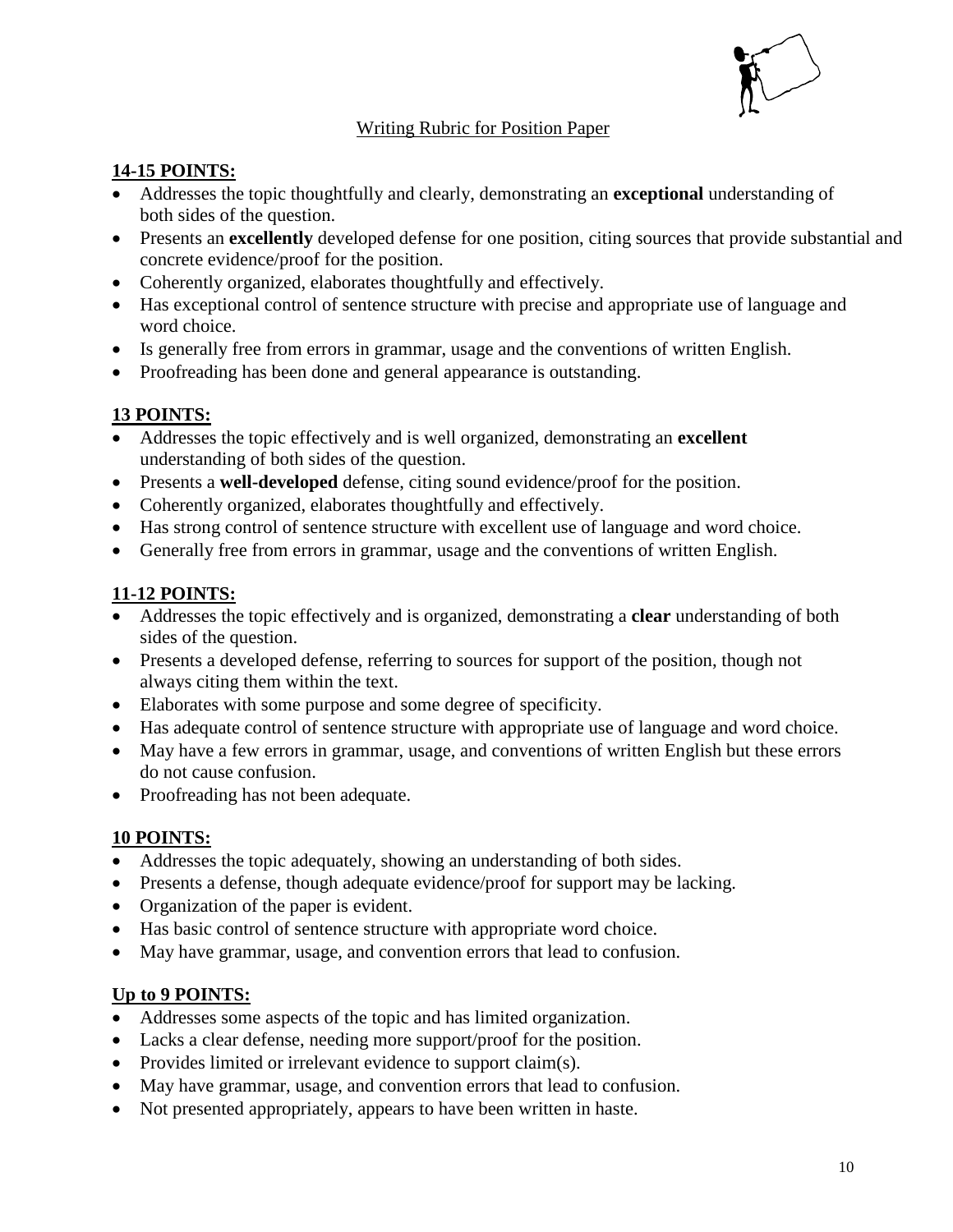#### DRAFT 12/5/02

#### Guidelines for EDUC 350 Field Experience & Classroom Observation Entries

EDUC 350 requires 45 hours of field experience in public schools.

You must visit each of the following educational levels:

- 1. elementary school classroom (K-6)
- 2. middle school classroom (6-8)
- 3. high school classroom (9-12)

In these three basic settings, observe a variety of students with different instructional environments. These include multiple school districts and schools with a range of socio-economic contexts, multilingual/cultural populations, etc. Some of the environments you should see are:

- 1. English language development or primary language classroom
- 2. special education setting
- 3. primary (K-3) and intermediate (4-6) levels in elementary schools
- 4. general and advanced levels in high school subject fields
- 5. gifted education setting
- 6. sheltered instruction

You may choose to make some of your observations in schools other than "regular" daytime schools. Consider observing in charter schools, alternative education sites, adult education schools, or court schools. For additional settings, obtain permission from your instructor before you do the observations.

Choose the locations of your field experience early and carefully. Make copies of the introduction letter, as you will meet with more than one principal. Call ahead and ask for an appointment with the principal. It may take them a week or so to arrange a meeting with you. Explain that you would like to observe several different educational settings. *However, remember you need to be with one teacher a significant amount of time if you plan to have him/her fill out your Field Experience Recommendation Form (for applying to the credential program).*

You must observe in varied settings to satisfy this course requirement. Each observation should last at least 30 minutes. Your observation entries must reflect these different settings. You will turn in a total of 15 classroom observation records throughout the semester and your Field Experience Record.(See syllabus for dates.)

**Request to waive observation hours**: If you have recent, significant experience with students in public school settings, you may request to waive no more than 20 of the 45 hours of field observations. Should the request be granted, you will still need to observe in the variety of settings described above. Examples of roles that might qualify for a waiver are: tutor, substitute teacher, teacher aide, parent volunteer, Casey Foundation participant, school aide. *To request a waiver, complete the form in this packet and submit it with supporting documentation no later than February 6, 2003 to your instructor.*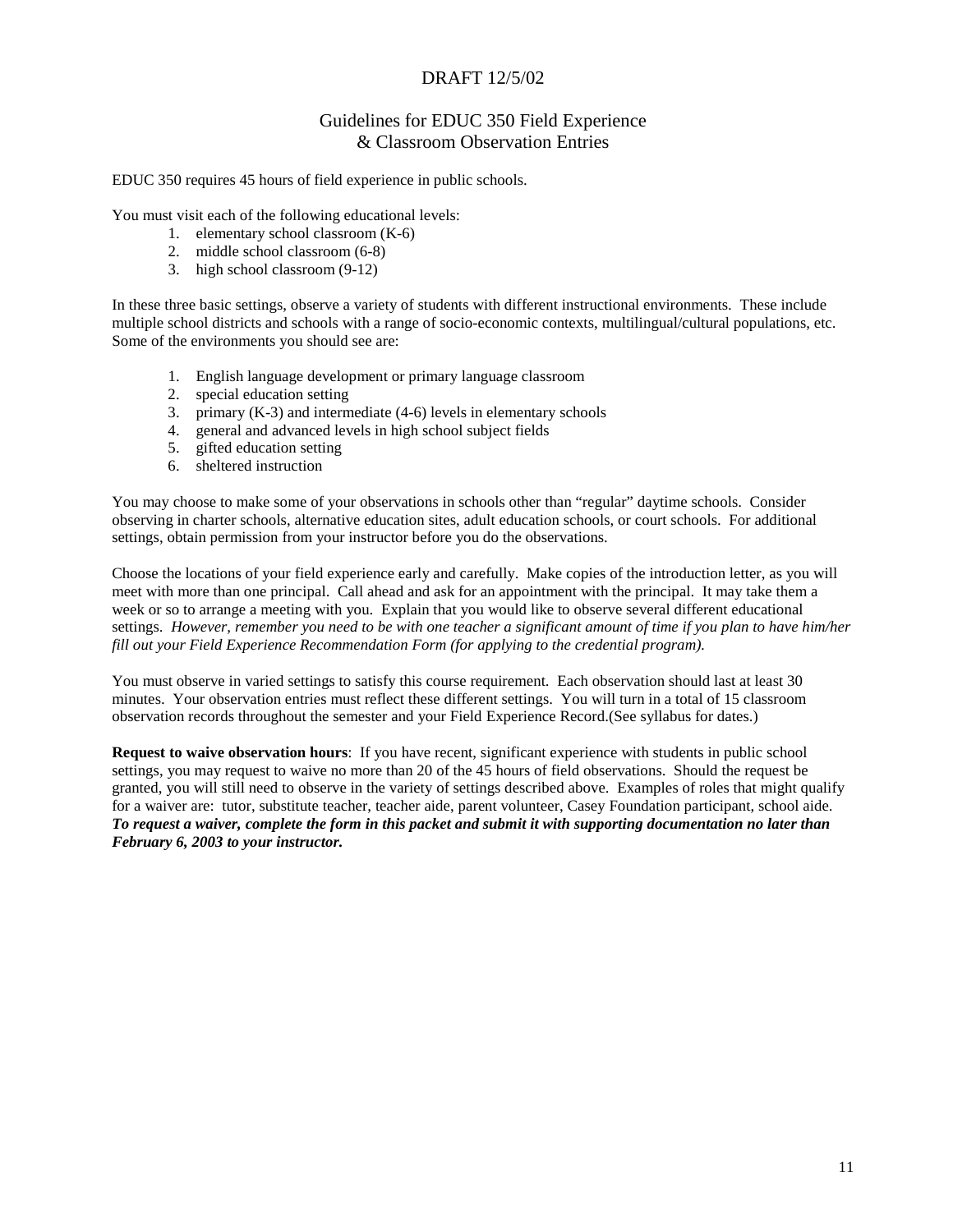Your classroom observation entries should follow the format below:

- Your name
- School name
- Type of classroom/grade/subject
- Day of the week/date/time/number of teachers and assistants/number of students in class.
- Assumptions/expectations you have about this observation. What do you think you're going to see? What assumptions do you have about these particular kinds of students and teachers or about this class?
- Focus of your observation and a description of what you saw within this focus—don't try to observe everything. Zero in on a few key points and how they affect the big picture of the classroom.
- Analysis of the observation—comparison with classroom discussions and readings *and* ways in which your assumptions/expectations were accurate or inaccurate.
- Questions for discussion or exploration.

Type your entries on your own paper. I will send you the format by email if I have a current email address for you. Do not write them by hand. You should respect the confidentiality of the students and teachers by using fictitious names for persons in your entries.

| Classroom Observation Entry #                                                  |                                                                                            |
|--------------------------------------------------------------------------------|--------------------------------------------------------------------------------------------|
|                                                                                | Number of teachers and assistants/Number of students:____________________________          |
| students, class, etc.):                                                        | Assumptions/Expectations/Questions I have about this observation (concerning the teachers, |
| Focus of observation/Description (highlights) of what I saw around this focus: |                                                                                            |
| and/or questions:                                                              | Analysis of observation—connect back to course work and to above assumptions, expectations |
| Questions for discussion or exploration:                                       |                                                                                            |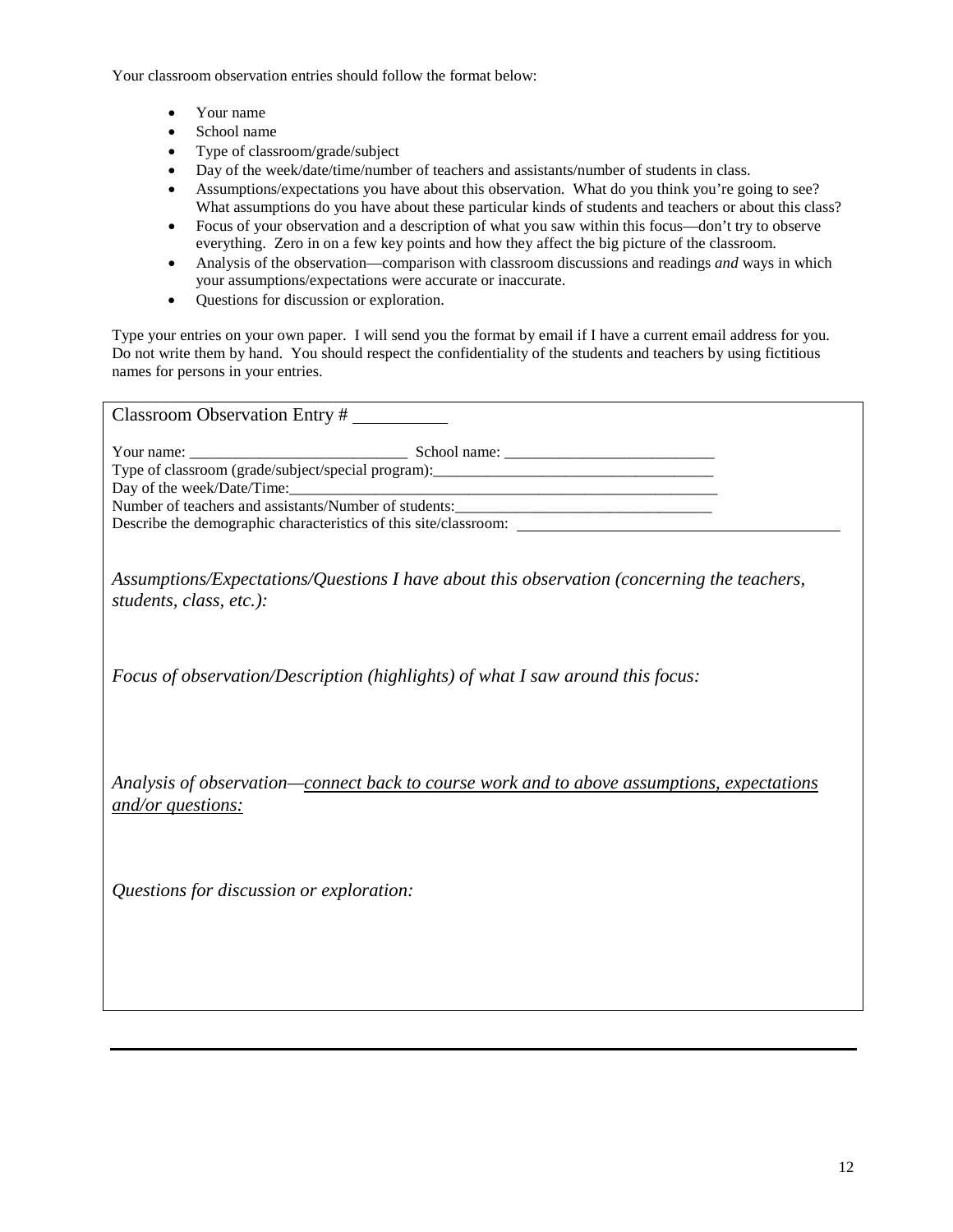### **Request to Waive Observation Hours-EDUC 350**

|                                                                    |                               | EDUC 350 Section _________ Semester ____________ Instructor _____________________                                                                                                                 |
|--------------------------------------------------------------------|-------------------------------|---------------------------------------------------------------------------------------------------------------------------------------------------------------------------------------------------|
| Name<br>SS#                                                        |                               |                                                                                                                                                                                                   |
| I request a waiver for the following experience in public schools: |                               |                                                                                                                                                                                                   |
| <b>Tutor</b><br>Substitute teacher                                 |                               |                                                                                                                                                                                                   |
| Teacher Aide                                                       |                               |                                                                                                                                                                                                   |
| Parent volunteer                                                   |                               |                                                                                                                                                                                                   |
| School aide                                                        |                               |                                                                                                                                                                                                   |
| Casey Foundation participant                                       |                               |                                                                                                                                                                                                   |
| Other (describe):                                                  |                               |                                                                                                                                                                                                   |
| <u>The experience took place as follows:</u>                       |                               |                                                                                                                                                                                                   |
| <u>School:</u>                                                     |                               |                                                                                                                                                                                                   |
|                                                                    |                               | Dis <u>trict:</u>                                                                                                                                                                                 |
|                                                                    |                               |                                                                                                                                                                                                   |
| Dates:                                                             |                               |                                                                                                                                                                                                   |
| No. of hours in this experience:                                   |                               |                                                                                                                                                                                                   |
| Attach the following to this request:                              |                               |                                                                                                                                                                                                   |
| this experience.                                                   |                               | 1. A letter from supervisor/teacher verifying the experience, including the length of time spent in                                                                                               |
|                                                                    |                               | 2. Your reflection on the experience (1-2 pages typewritten). Describe the experience and convey what<br>you learned from the experience that will help you to be an effective teacher candidate. |
|                                                                    | Do not write below this line. |                                                                                                                                                                                                   |
|                                                                    |                               |                                                                                                                                                                                                   |
| <b>Approved</b>                                                    |                               | Number of hours to be waived (20 max):                                                                                                                                                            |
| Denied                                                             |                               |                                                                                                                                                                                                   |
|                                                                    |                               |                                                                                                                                                                                                   |
|                                                                    |                               |                                                                                                                                                                                                   |
|                                                                    |                               |                                                                                                                                                                                                   |
|                                                                    |                               |                                                                                                                                                                                                   |

Instructor Signature Date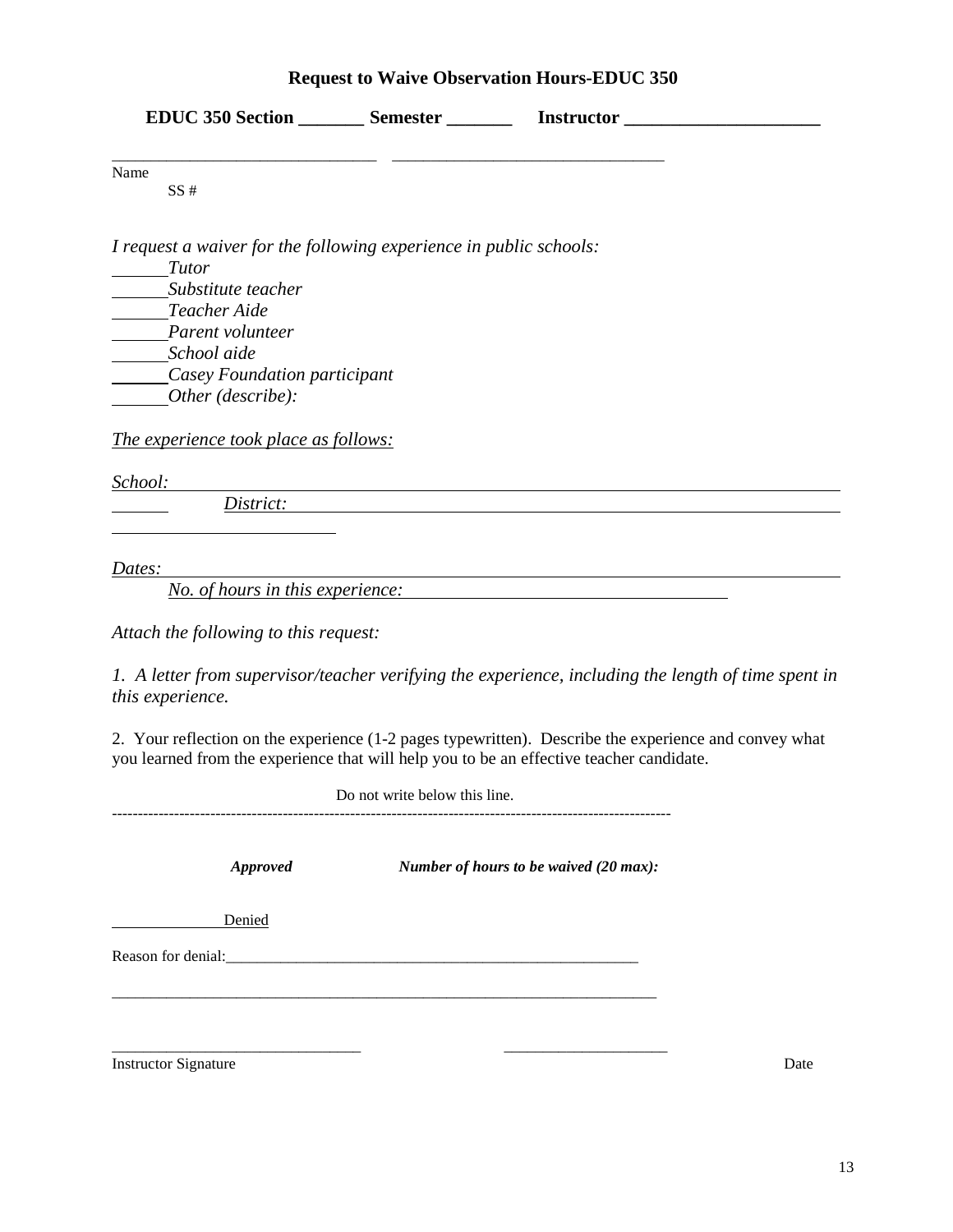#### **FIELD EXPERIENCE RECOMMENDATION FORM - Non Confidential**

| <b>Applicant's Name:</b> |            |                       |                                            |             |
|--------------------------|------------|-----------------------|--------------------------------------------|-------------|
|                          | SSN        |                       |                                            |             |
| Program:                 | Multi Subi | ___Multi Subj Mid Lev | $\sqrt{\frac{1}{2}}$ Concurrent w/ Ed Spec | __Sing Subj |

This individual is considering applying for admission to a Cal State San Marcos Teacher Education Program. The applicant has indicated that he/she has worked with children/youth (class/groups) under your supervision. One of the criteria on which candidates are admitted to the CSUSM program is successful work experience with children (either paid or volunteer). All credential program applicants are required to submit a Field Experience Recommendation Form from a public classroom teacher.

In a brief narrative, reflect on this individual as a teacher candidate. When possible, please provide specific examples and details. If your narrative exceeds this page, or if a separate letter is used, please attach to this form and sign. In order to avoid questions of authenticity, do not cut and paste your narrative in the box below.

|                        | Consider the candidate's personal and professional attributes with the following in mind:          |                                         |
|------------------------|----------------------------------------------------------------------------------------------------|-----------------------------------------|
| Dependability          | Professional appearance/manner                                                                     | Enthusiasm<br>Poise and self-confidence |
| Initiative             | Interpersonal communication skills                                                                 | Sensitivity to all learners             |
|                        |                                                                                                    |                                         |
|                        |                                                                                                    |                                         |
|                        |                                                                                                    |                                         |
|                        |                                                                                                    |                                         |
|                        |                                                                                                    |                                         |
|                        |                                                                                                    |                                         |
|                        |                                                                                                    |                                         |
|                        |                                                                                                    |                                         |
|                        |                                                                                                    |                                         |
|                        |                                                                                                    |                                         |
|                        |                                                                                                    |                                         |
|                        |                                                                                                    |                                         |
|                        |                                                                                                    |                                         |
|                        |                                                                                                    |                                         |
|                        |                                                                                                    |                                         |
|                        |                                                                                                    |                                         |
|                        |                                                                                                    |                                         |
|                        | Student Services Center welcomes your additional comments. (760)750-4277 or email:coessc@csusm.edu |                                         |
|                        |                                                                                                    |                                         |
|                        |                                                                                                    |                                         |
|                        |                                                                                                    | <b>Grade Level:</b>                     |
| <b>School District</b> |                                                                                                    |                                         |
|                        | Number of hours candidate has been in my classroom                                                 |                                         |
|                        |                                                                                                    |                                         |
|                        |                                                                                                    |                                         |
|                        | <b>Classroom Teacher's Signature</b>                                                               |                                         |

College of Education • California State University, San Marcos • San Marcos, CA 92096-0001 • (760) 750-4279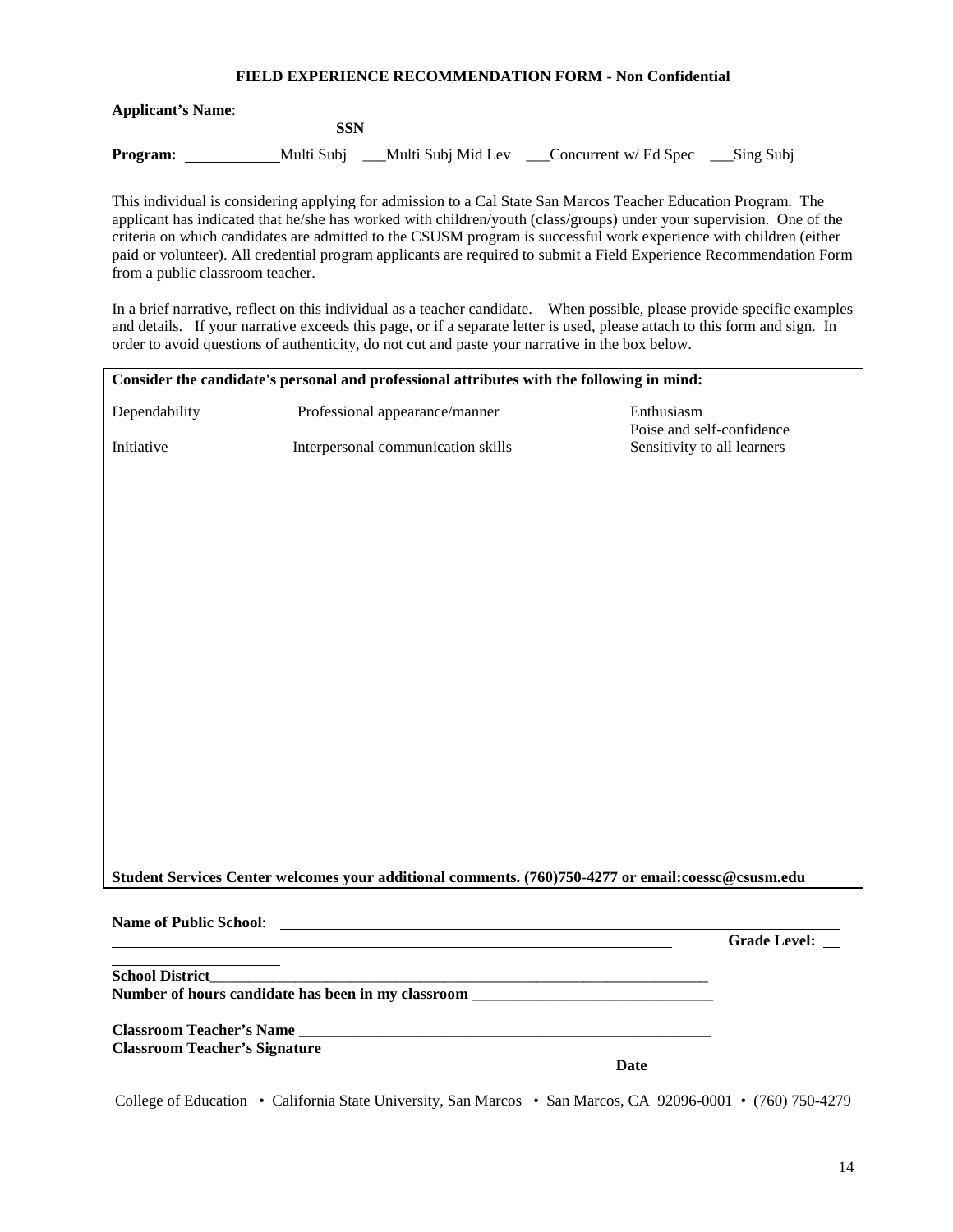# Mow to Write your Philosophy of Education

### Why write a philosophy?

A philosophy of education is very important to all citizens. As taxpayers, as parents, as members of society, we should be aware of what is happening in our schools and have a defensible opinion about what education should be. Communicating your philosophy helps you to become aware of your own goals and values, and you will be able to see more clearly how they fit in with the goals and values espoused by your district and your community.

#### What should the philosophy sound like?

This statement of philosophy should reflect your own goals and beliefs as a prospective teacher. It should articulate your personal philosophy of teaching, given your view of the social context of schooling for the 21<sup>st</sup> century inclusive, multicultural society. Do not be tempted to include a little of every way of thinking or take the words of various educational leaders.

#### What are the requirements?

Below are some guidelines to keep in mind to produce a well written, focused, and articulate statement of your philosophy.

- Your paper should be no less than 2 and no more than 3 pages in length.
- Somewhere in your philosophy answer the following questions:
	- o What is the purpose of education? (What goals do you want your students to achieve? What should everyone learn?)
	- o What is excellent teaching?
	- o What is the nature of learning?
	- o What is the teacher's role as a bridge to the community?
	- o What is the teacher's role in educational renewal and reform?
	- o What is the teacher's role in Inclusion?
- In this paper, you should demonstrate **professional vocabulary** as you discuss education. In other words, here is a place to let your understanding and interpretation of required class readings show!
- Your opinions about certain education issues may surface here as they fit in with your basic beliefs about education.
- A bibliography is not required unless you cite a source.

*The final essay should meet the following criteria: 1. no more words can be cut, and 2. an oral reading convinces YOU fully of the soundness of your philosophy.*